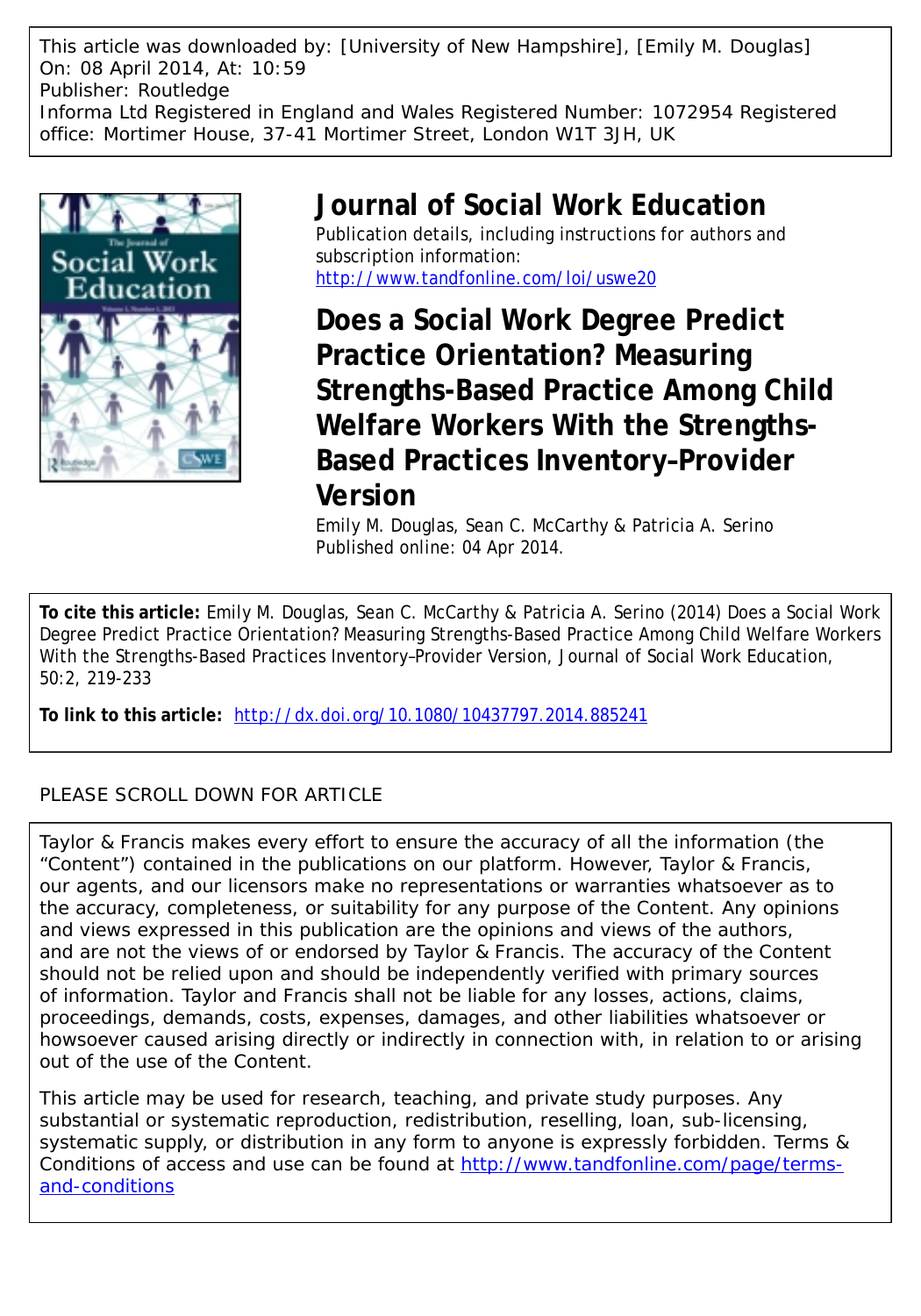# Does a Social Work Degree Predict Practice Orientation? Measuring Strengths-Based Practice Among Child Welfare Workers With the Strengths-Based Practices Inventory–Provider Version

Emily M. Douglas, Sean C. McCarthy, and Patricia A. Serino

Strengths-based practice (SBP) is one of the primary modalities of social work practice. The literature on SBP does not address a standardized tool for measuring SBP or whether receipt of a social work degree is related to practice orientation. We measure SBP with a provider-based Strengths-Based Practices Inventory (SBPI-P) and examine whether a social work degree is associated with a higher level of SBP among 453 child welfare workers. The results indicate that the SBPI-P is a reliable measure of SBP, with three factors—Empowerment, Community–Culture, and Sensitivity–Knowledge—and that receipt of a social work degree is not associated with SBP. We discuss the potential reasons for the results and make recommendations for future research in the measurement of SBP.

Strengths-based practice (SBP), a cornerstone of social work practice and education, is an approach that seeks to identify adaptive resources used by an individual or system to reach identified goals. *Strengths* are commonly associated with individual characteristics such as intelligence, temperament, life experience, available support systems, tangible resources, and access to services (Rapp & Chamberlain, [1985\)](#page-13-0). SBP is credited by many practitioners as the answer to deficit-based models of social practice, which purportedly do not always identify solutions to problems (Weick, [2009\)](#page-14-0). According to proponents of SBP, it is a practical and tangible approach to problem-solving that uses aspects of an individual or his or her environment to serve as the intervention itself (Saleebey, [1996\)](#page-14-1). Despite the integration of SBP into the social work profession, this approach has not been well-measured as a construct or as something that uniquely belongs to the social work profession (Staudt, Howard, & Drake, [2001\)](#page-14-2). We address the need for the measurement of this practice approach by adapting the Strengths-Based Practices Inventory (SBPI) from a client-based instrument to one that is provider-based. We use the SBPI-Provider (SBPI-P) to examine several dimensions of SBP among a multistate sample of child welfare workers and to explore whether receipt of a social work degree is related to SBP.

Accepted: November 2012

Emily M. Douglas is associate professor and Sean C. McCarthy and Patricia A. Serino were students at Bridgewater State University.

Address correspondence to Emily M. Douglas, PhD, School of Social Work, 95 Burrill Avenue, Bridgewater State University, Bridgewater, MA 02325, USA. E-mail: emily.douglas@bridgew.edu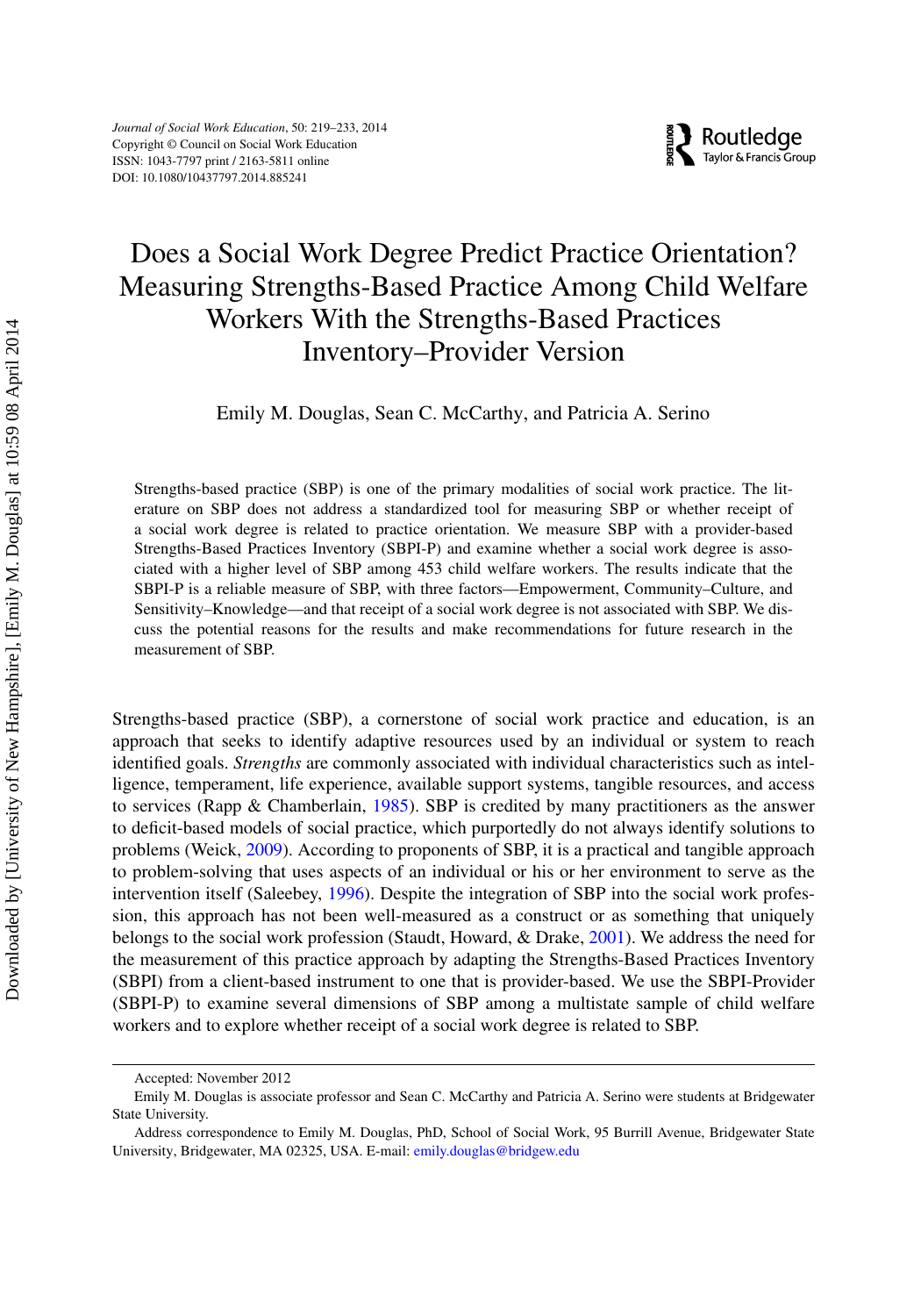#### HISTORY OF SBP

SBP was formally developed in the early 1980s by faculty at the University of Kansas School of Social Welfare and quickly moved into community-based practice (Rapp & Chamberlain, [1985;](#page-13-0) Saleebey, [1992;](#page-14-3) Staudt et al., [2001;](#page-14-2) Weick, Rapp, Sullivan, & Kisthardt, [1989\)](#page-14-4). SBP was developed in response to the deficit-based model of practice (Weick et al., [1989\)](#page-14-4), and it can be traced to charity organization societies in the 19th century, which attempted to combat poverty by addressing what they would have termed individuals' moral shortcomings (Trattner, [1999\)](#page-14-5). This model was also born from the profession's relationship to medicine, which seeks to identify problems to remedy. This is accomplished through assessment for physiological pathology. According to strengths-based practitioners, when the medical model is applied to the psychosocial domain, it can lead to the potentially erroneous conclusion that pathology is attributable to an intrinsic flaw of the individual and may ignore environmental contributions (Weick, [2009\)](#page-14-0).

SBP seeks to combat the medical model through the following foundational beliefs: (1) all individuals possess the materials necessary to change and flourish; (2) emphasizing strengths will promote change and empowerment; (3) clients are motivated to change within the security of a relationship with a provider that focuses on strengths; (4) focusing on strengths orients providers away from blaming the victim and allows providers to uncover how clients have overcome past challenges; and (5) clients know what is most appropriate for themselves and serve as experts in their own lives (Saleebey, [1992;](#page-14-3) Weick et al., [1989\)](#page-14-4).

Speaking broadly, SBP emerged from the postmodern movement. Postmodern thought, such as constructivist and narrative theories, emphasize the uniqueness of each individual's story and define the role of a clinician as a consultant as opposed to expert (Brun & Rapp, [2001\)](#page-12-0). This practice orientation also emphasized the examination of strengths versus an examination of deficits. Postmodern practice approaches were juxtaposed to the predominant practices of the time and were met with resistance (Staudt et al., [2001\)](#page-14-2). Critics of SBP hold that the modality ignores objective reality as it is merely a positive reframe of serious situations (Saleebey, [1996\)](#page-14-1). Proponents of SBP contend that this approach does not ignore presenting problems—rather, the orientation emphasizes strengths as points of entry for interventions (Rapp & Chamberlain, [1985\)](#page-13-0). Thus social workers who use SBP focus on solutions instead of problems and refrain from defining problems in homogeneous diagnostic categories (Weick et al., [1989\)](#page-14-4). Furthermore, SBP is not only congruent with the principals of social work but also enhances worker–client collaboration by providing direction and resources to overcome presenting problems (Weick, [2009;](#page-14-0) Weick et al., [1989\)](#page-14-4). SBP is now one of the primary modalities of social work practice and education, and it is a regular subject at professional conferences and trainings for frontline workers, administrators, educators, and researchers (Cohen, [1999\)](#page-13-1).

#### SBP and Empirical Evidence

Research on SBP approaches has found positive outcomes. Studies implementing nonexperimental designs reveal that individuals who receive services within an SBP framework evidence high rates of goal achievement, decreased inpatient stays, satisfaction with services and service provision, and higher rates of subjective well-being and psychosocial functioning (Rapp & Chamberlain, [1985;](#page-13-0) Rapp & Wintersteen, [1989;](#page-14-6) Siegal, Rapp, Kelliher, & Fisher, [1995\)](#page-14-7). Studies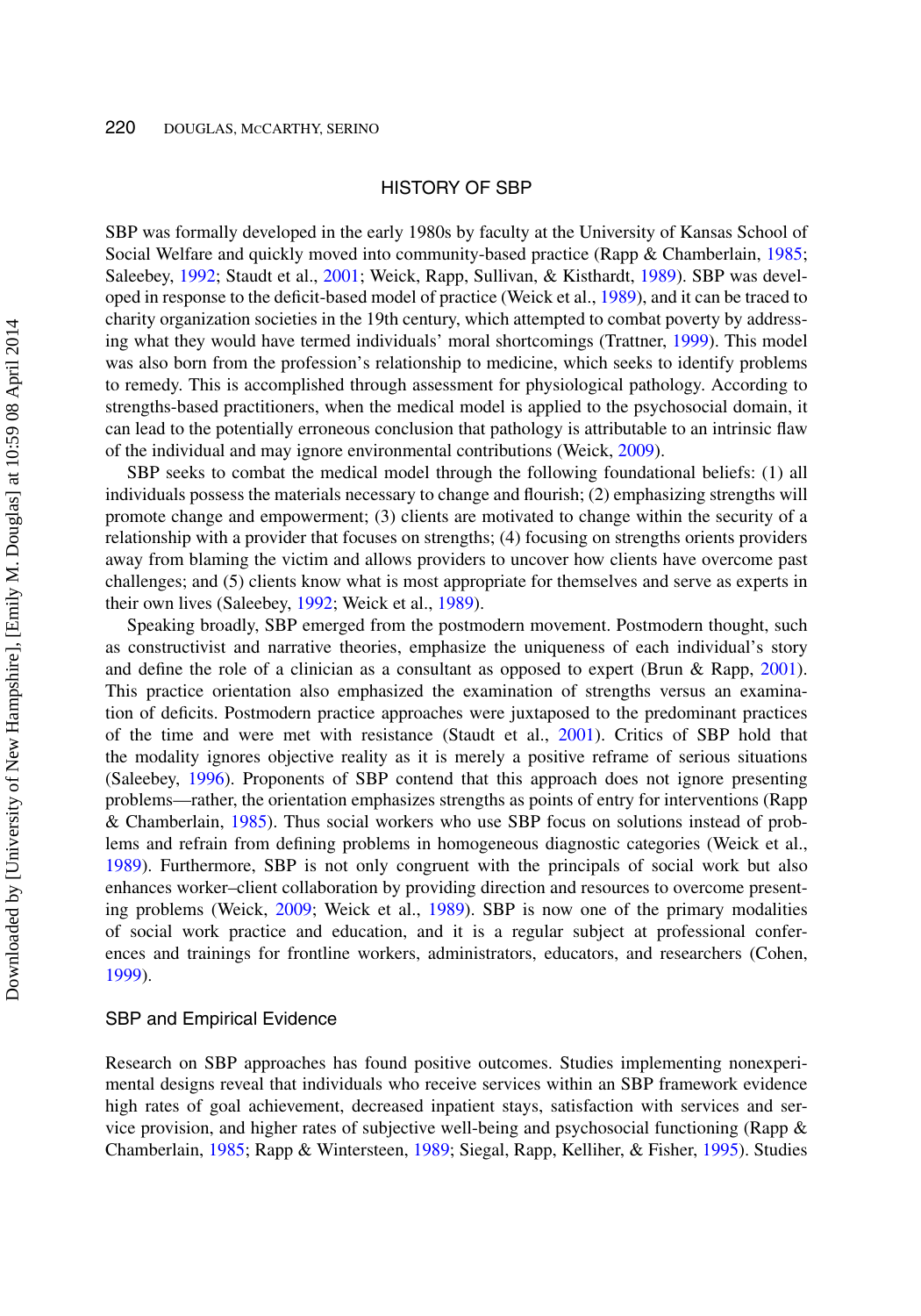implementing quasiexperimental and experimental designs found that individuals receiving services using an SBP framework were more likely than control groups to achieve greater employment/vocational involvement, social support, increased income, increased stress tolerance, adjustment in community and life skills, decreased symptoms of mental illness, decreased hospitalization rates, and overall better outcomes at follow-up (Macias, Farley, Jackson, & Kinney, [1997;](#page-13-2) Macias, Kinney, Farley, & Jackson, [1994;](#page-13-3) Modrcin, Rapp, & Poertner, [1988;](#page-13-4) Siegal et al., [1995\)](#page-14-7). None of this research, however, considers provider training. This is especially important among social work practitioners, because SBP is the foundation of social work education and practice techniques today (Rice & Girvin, [2010\)](#page-14-8). We address this gap in the literature by examining whether receipt of a social work degree results in a higher degree of SBP.

Further, Staudt, Howard, and Drake [\(2001\)](#page-14-2) argue that research on SBP has not been adequately operationalized by measurable behaviors, and we lack standardized tools to increase the validity of research on SBP. Staudt, Howard, and Drake [\(2001\)](#page-14-2) sought to operationalize SBP through a review of the literature and found that the major themes included (1) emphasis on client strengths; (2) services provided in person; (3) provision of both tangible and intangible services; (4) individualized services based on the needs of the client; (5) high level of responsibility given to the client to define needs and course of action; and (6) an emphasis on client–clinician relationship versus a team approach. In fact, there is no existing instrument that measures SBP techniques (C. A. Rapp, personal communication, May 10, 2010). This gap will be addressed in this article as well.

Green and colleagues (Green, McAllister, & Tarte, [2004\)](#page-13-5) built on the work of Staudt and colleagues (Staudt et al., [2001\)](#page-14-2) to develop the Strengths-Based Practices Inventory, which was designed to assess the use of SBP among providers from a client's perspective. The instrument was validated using samples of parents receiving community-based parenting support and child education services, such as Head Start, and measures the client's perception of the manner in which services were delivered on four scales: (1) Empowerment—the extent to which social workers encourage their clients to see their own strengths and to have faith in their own skills and resources; (2) Cultural Competency—the extent to which social workers engage and encourage their client's cultural background into service provision; (3) Interpersonal Sensitivity—the extent to which the worker can identify challenges and provide additional services for his or her client and support client decisions they make about their family; and (4) Relationship-Supportive—the extent to which the provider encourages social support through linkages with other parents in the community as well as the client's extended family. The SBPI was found to be a reliable and valid measure of the SBP, with alphas ranging from .72–.92. We adapted this instrument to be a provider-based, self-report measure of SBP—the SBPI-P.

## THE CURRENT STUDY

SBP has been embraced by the social work profession as an effective and ethical modality in which to provide services to clients (Tate, [2010\)](#page-14-9). The literature on SBP, however, has not generated a solid instrument for measuring SBP (C. A. Rapp, personal communication, May 10, 2010) or indicated whether providers with a social work degree are more likely to use SBP techniques. We address some of those gaps among a multistate sample of child welfare workers by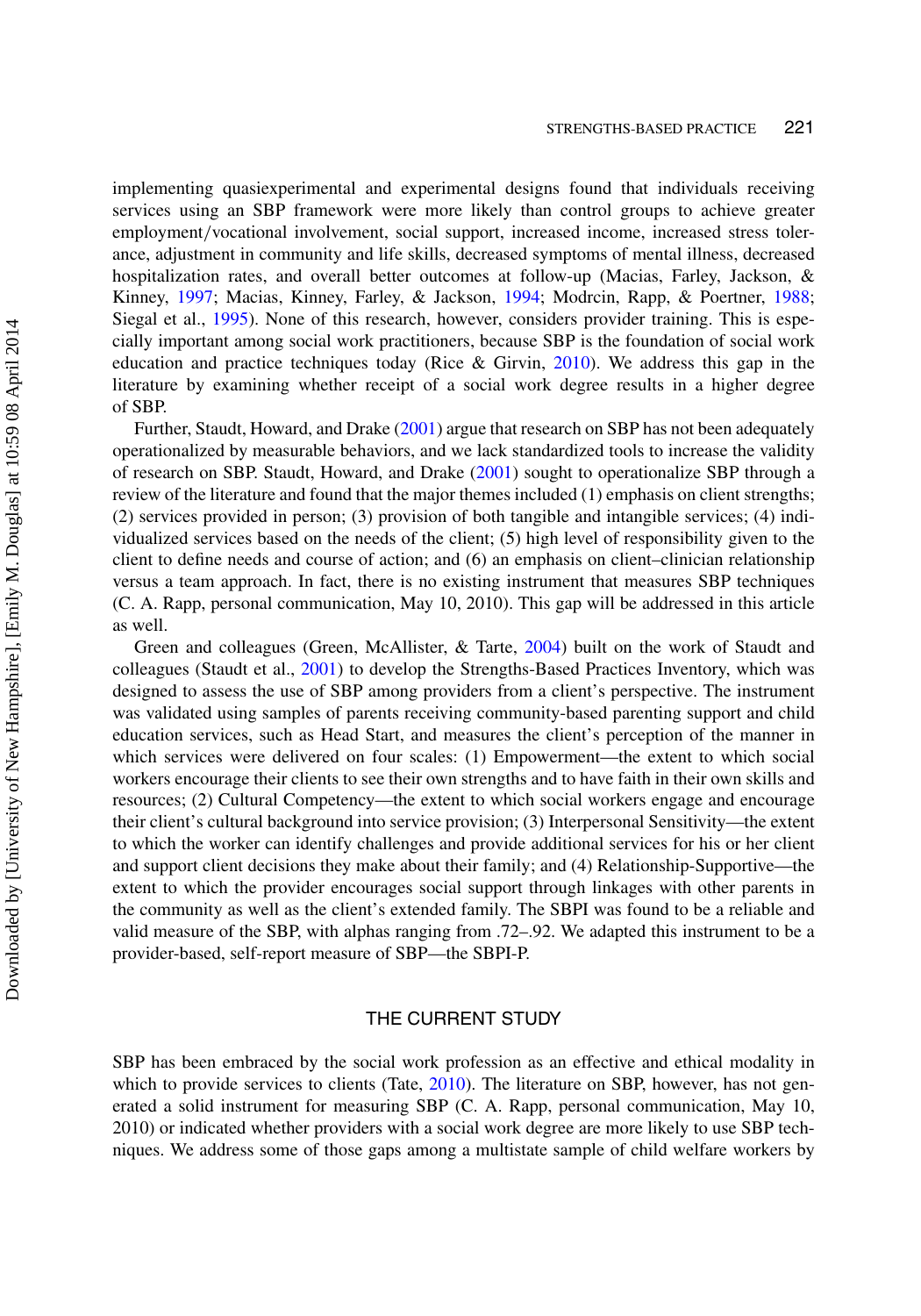#### 222 DOUGLAS, MCCARTHY, SERINO

measuring SBP with the SBPI-P and assessing whether social workers are more likely to use SBP skills. Specifically, we address whether

- 1. the SBPI can be adapted from a client-based to a provider-based measure of SBP, and
- 2. child welfare workers with a social work degree are more likely to practice SBP than non–social workers.

#### **METHOD**

#### Procedure

Data for this study were collected as part of a larger study, *Child Maltreatment Fatalities: Perceptions and Experiences of Child Welfare Professionals*, from September 2010 to January 2011. Child welfare workers (CWWs), including frontline workers and managers, were recruited to participate in an online survey that focused on CWWs' perceptions of and experiences with child maltreatment fatalities (CMFs). Potential participants were recruited through (1) online advertisements (e.g., Child Welfare League of America) and (2) postings on social networking sites. Most responses, however, came from (3) announcements that were made to the Child Maltreatment Research electronic mailing list (maintained by the National Data Archive on Child Abuse and Neglect, Cornell University), where members in the field forwarded the recruitment statement to workers and supervisors, and (4) through direct appeals that were e-mailed to the most appropriate and easily identified agency administrator on each state's child welfare services website.

Individuals who responded to the solicitation were directed to the online survey hosted by SurveyMonkey. Potential participants were informed of their rights as a participant in the study, including that some of the questions might cause them distress. Participants were assured that they could skip any questions and cease participation at any time. The final page of the survey featured resources to national hotlines and websites where they could seek assistance for psychological distress should they need it after taking the survey. The methods for this study were approved by the Institutional Review Board at Bridgewater State University. Responses were received from 493 CWWs, 453 of which were complete enough to retain for analyses. More detail about this study can be found in additional publications (Douglas, 2012a, 2012b, [2013\)](#page-13-6).

#### Participants

[Table 1](#page-5-0) shows that almost 77% of the child welfare workers in this sample identified as White; 26.5% identified as a racial minority with the largest percentage being African Americans/Blacks (16.3%). The sample of CWWs had a mean age of 42 and were predominately female—almost 90%. The sample of CWWs was also well educated, with 47.8% reporting that they had a bachelor's degree and 51.3% a master's degree. Only one respondent had an education level lower than this, with an associate's degree. Slightly more than half of the sample had a degree in social work (57.6%) or human services (4.2%). More than a quarter had a degree in another social science discipline (31.5%); the rest (6.7%) had a degree in another field. The CWWs came from 27 different states, with the majority reporting from the South (44%).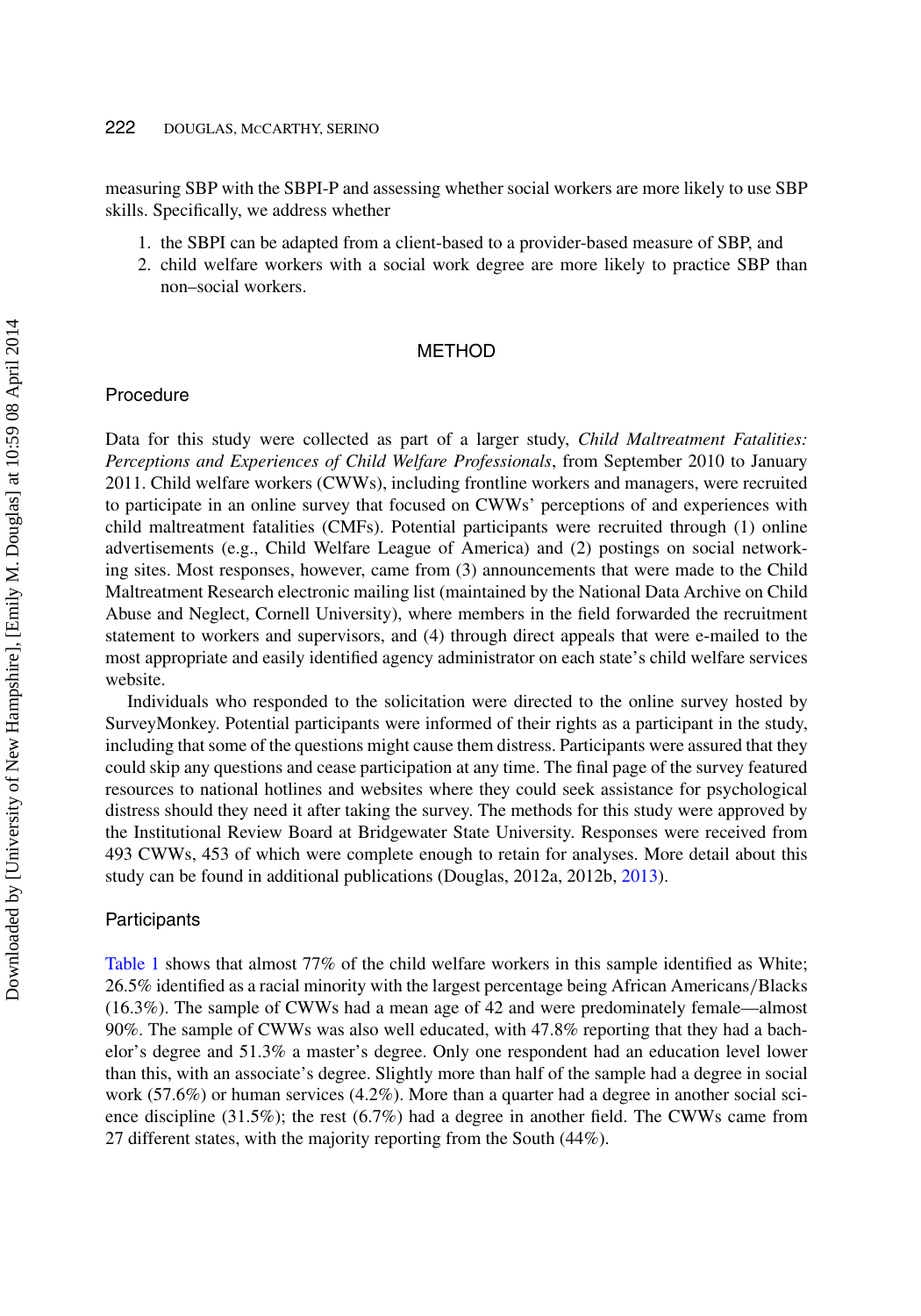| Demographic Characteristic                     | Percentage        |
|------------------------------------------------|-------------------|
| Age                                            | 41.7 <sup>a</sup> |
| Gender—female                                  | 89.8              |
| Race/ethnicity <sup>b</sup>                    |                   |
| American Indian                                | 1.6               |
| Asian                                          | 3.1               |
| African American/Black                         | 16.3              |
| Latino/Hispanic                                | 6.2               |
| Pacific Islander                               | 0.7               |
| White                                          | 76.6              |
| Education                                      |                   |
| Associate's degree                             | 0.9               |
| Bachelor's degree                              | 47.8              |
| Master's degree                                | 51.3              |
| Area of specialization                         |                   |
| Social work                                    | 57.6              |
| Human services                                 | 4.2               |
| Other social science field                     | 31.5              |
| Other                                          | 6.7               |
| State of employment                            |                   |
| North (CT, ME, MA, NY, PA)                     | 10.6              |
| Midwest (IL, IN, MI, ND, OH, WI)               | 16.6              |
| South (AL, DC, GA, LA, MD, NC, OK, TX, VA, WV) | 44.0              |
| West (AK, CA, CO, OR, WA, WY)                  | 28.8              |

<span id="page-5-0"></span>TABLE 1 Demographic Characteristics of Study Participants, *N* = 451

<sup>a</sup>Age mean (*SD*) = 10.78.<br><sup>b</sup>Race/ethnic minority categories were collapsed into 1 = any minority  $(26.5\%)$ ; 0 = nonminority.

## Instrument

The survey asked participants about their opinions and knowledge concerning maltreatment fatalities, whether or not they had a child die on their caseload and their experiences with the fatality, assessed their SBP behaviors, measured their trauma symptomatology, and had a section on demographic questions. The survey was pretested on a small sample of caseworkers and supervisors in Massachusetts and Texas before full implementation. The only questions that are used in the present set of analyses concern SBP behaviors and demographic questions.

*Strengths-based practice behaviors.* SBP behaviors were assessed using an adapted version of the SBPI (Green et al., [2004\)](#page-13-5). The 16-item SBPI measures the client's perception of the manner in which services are delivered: (1) Empowerment–5 items, (2) Cultural Competency– 3 items, (3) Provider Sensitivity–Knowledge–4 items, and (4) Relationship-Support–4 items. We adapted the SBPI to assess SBP behaviors, from the CWW's perspective. For instance, a question on the Cultural Competency scale was changed from "The program staff encouraged me to learn about my culture and history" to "I encourage my clients to learn about their culture and history"; a question on the Relationship-Supportive scale was changed from "The program staff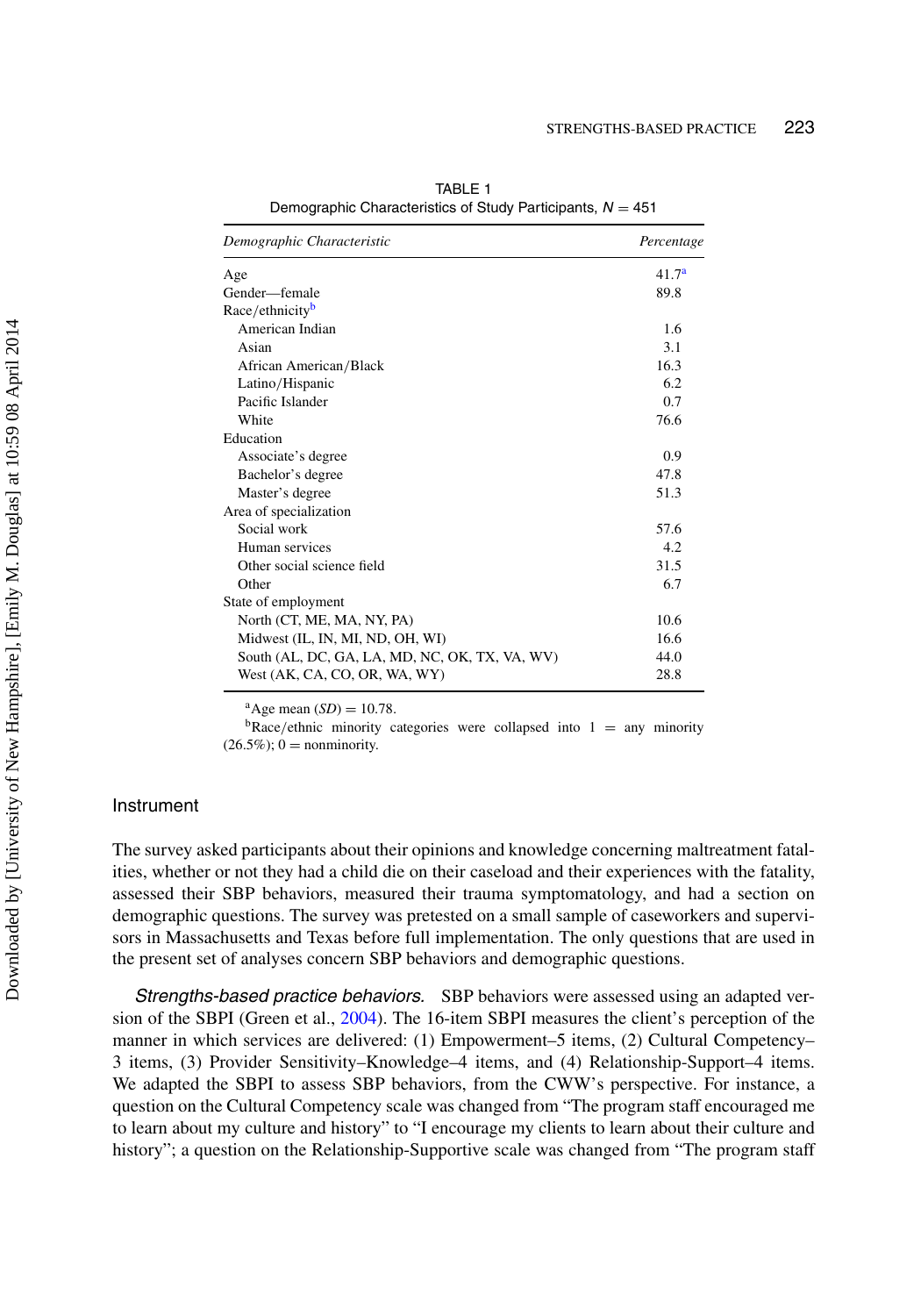encourage me to share my knowledge with other parents" to "I encourage my clients to share their knowledge with other parents." We also adapted the response set from a 7-point scale ranging from 1 = *strongly disagree* to 7 = *strongly agree*, to a 4-point scale to be consistent with most of the questions in the survey;  $1 =$  *strongly disagree*,  $2 =$  *disagree*,  $3 =$  *agree*, and  $4 =$  *strongly disagree*. The full instrument is in the Appendix.

*Demographic information.* Participants were asked about their age, race/ethnicity (which we dichotomized as minority  $= 1$ , not a minority  $= 0$ ), education (less than high school degree, high school degree, some college, 4-year degree, and master's degree), and disciplinary background (social work, human services, other social science, and other specialization). Receipt of a master's degree was dichotomized as yes  $= 1$ , no  $= 0$ , as was receipt of a social work degree.

## **RESULTS**

#### SBPI-P

We examined whether the SBPI could be adapted to a provider-based version by first conducting a principal components analysis with varimax rotation for the 16 items in the inventory. Three factors emerged from this analysis, which were confirmed with a scree plot. The three factors are presented in [Table 2:](#page-7-0) (1) Empowerment, (2) Community–Culture, and (3) Sensitivity– Knowledge. The reliability for each of these factors was .88, .76, and .78, respectively. The finding of three factors differs from the four factors that emerged with the client-based SBPI. A comparison between the items and the factors onto which they loaded for the SBPI and SBPI-P are noted in [Table 3,](#page-8-0) where the left-hand column displays the item, the middle column displays the scale onto which that item loaded in the SBPI, and the right-hand column displays the scale onto which that item loaded in the SBPI-P. A number of differences are apparent, predominantly that no factor in the provider version addresses Relationship and Support. Instead, these items load with the factors that encompass Community–Culture and Empowerment. Further, many more items in the SBPI-P loaded with the Empowerment factor than in the client-based SBPI. The Empowerment scale in the SBPI-P has 7 items, as opposed to 5; the Community–Culture scale has 5 items as opposed to 3; and the Sensitivity–Knowledge scale has 3 items, as opposed to 4.

#### The Influence of a Social Work Degree on SBP

Prior to conducting a multivariate analysis to determine the influence of a degree in social work on SBP behaviors, we conducted a correlation between the independent demographic variables and the three dependent SBPI-P scales. The results are presented in [Table 4.](#page-8-1) Having a social work degree is only marginally related ( $p \leq .10$ ) to Empowerment at the bivariate level and was not related to any other SBP scales. We regressed the independent variables onto the SBP scales, in three different ordinary least-squares regression analyses; the results are presented in [Table 5.](#page-9-0) Receipt of a social work degree was not statistically related to any of the SBP scales, and the percentage of variance explained with the models that we tested ranged from 1.8%–3.2%.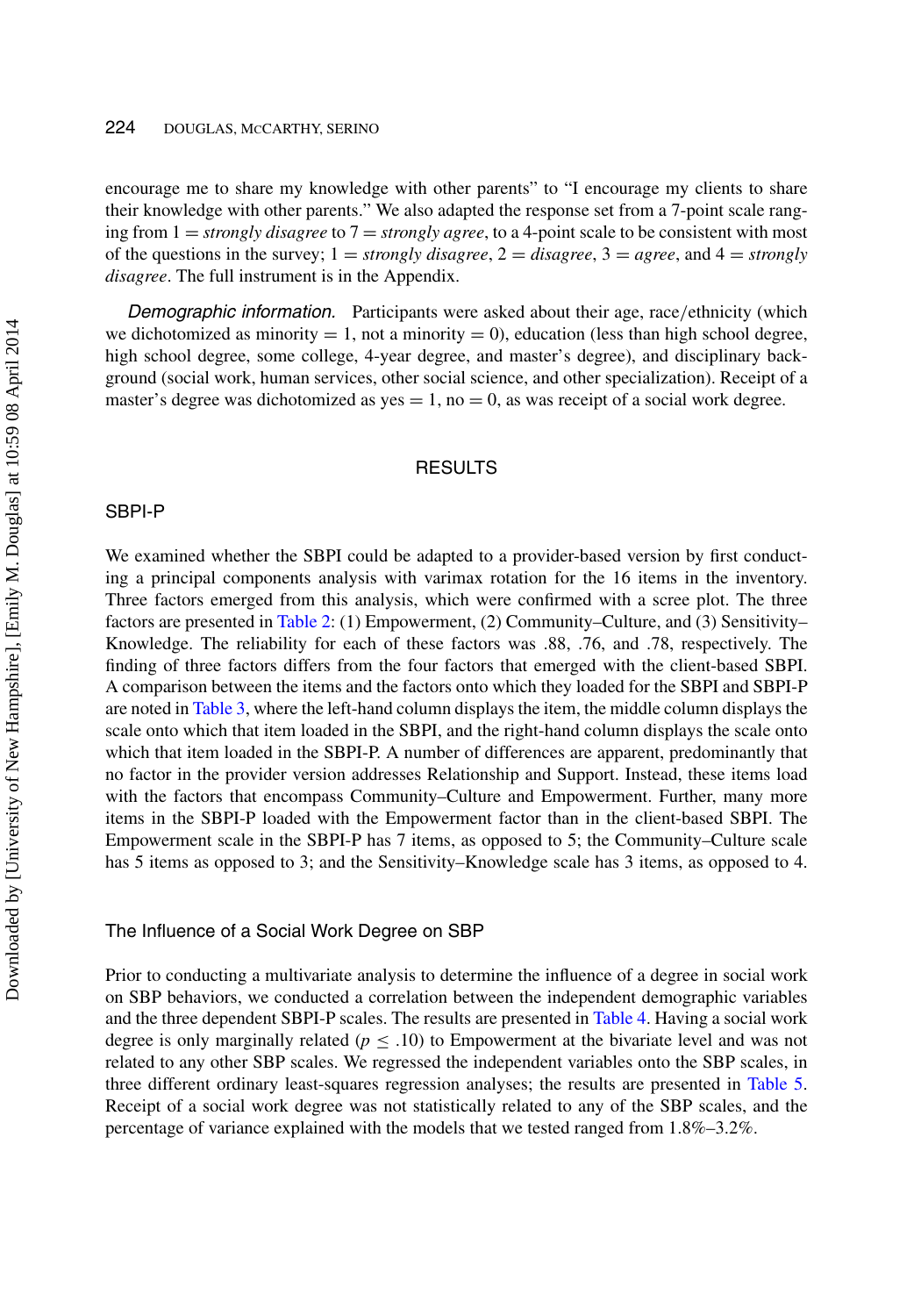|                                                                                                 | <b>Factor Loading</b>   |                                   |                                       |             |
|-------------------------------------------------------------------------------------------------|-------------------------|-----------------------------------|---------------------------------------|-------------|
| <b>Item</b>                                                                                     | Factor 1<br>Empowerment | Factor 2<br>Community-<br>Culture | Factor 3<br>Sensitivity-<br>Knowledge | Communality |
| I help my clients to see strengths in themselves<br>that they didn't know that they had.        | .812                    |                                   |                                       | .71         |
| I help my clients to use their own skills and<br>resources to solve problems.                   | .783                    |                                   |                                       | .76         |
| I work with my clients to meet their needs.                                                     | .775                    |                                   |                                       | .75         |
| I help my clients see that they are good parents.                                               | .682                    |                                   |                                       | .64         |
| I encourage my clients to think about their own<br>personal goals or dreams.                    | .674                    |                                   |                                       | .60         |
| I respect my clients' families' cultural and/or<br>religious beliefs.                           | .536                    |                                   |                                       | .43         |
| I encourage my clients to go to friends and<br>family when they need help or support.           | .492                    |                                   |                                       | .44         |
| I support my clients in the decisions that they<br>make about themselves and their families.    | .387                    |                                   |                                       | .39         |
| I provide opportunities for my clients to get to<br>know other parents in the community.        |                         | .767                              |                                       | .59         |
| I encourage my clients to get involved and help<br>improve their community.                     |                         | .750                              |                                       | .59         |
| I encourage my clients to share their knowledge<br>with other parents.                          |                         | .667                              |                                       | .50         |
| I encourage my clients to learn about their<br>culture and history.                             |                         | .591                              |                                       | .54         |
| I have materials for my clients' children that<br>positively reflect their cultural background. |                         | .586                              |                                       | .43         |
| I give my clients good information about where<br>to go for other services they need.           |                         |                                   | .880                                  | .84         |
| I know about other programs that my clients<br>can use if they need them.                       |                         |                                   | .867                                  | .80         |
| I understand when something is difficult for my<br>clients.                                     |                         |                                   | .564                                  | .52         |
| Eigenvalues                                                                                     | 5.14                    | 3.36                              | 2.31                                  |             |
| Percentage of variance                                                                          | 40.09                   | 12.88                             | 6.51                                  |             |

<span id="page-7-0"></span>

| TABLE 2                                                                             |  |
|-------------------------------------------------------------------------------------|--|
| Summary of Items and Factor Loadings From Principal Component Analysis With Varimax |  |
| Rotation of the 16 SBPI-P Items                                                     |  |

## **DISCUSSION**

SBP has been embraced by social workers as an effective and ethical modality in which to provide services and is one of the dominant modalities of social work practice. This approach has largely existed as a theoretical orientation and has not been routinely examined through empirical inquiry or study (Staudt et al., [2001\)](#page-14-2). The purpose of this study was to examine whether a client-based instrument of SBP behaviors could be successfully adapted for practitioners and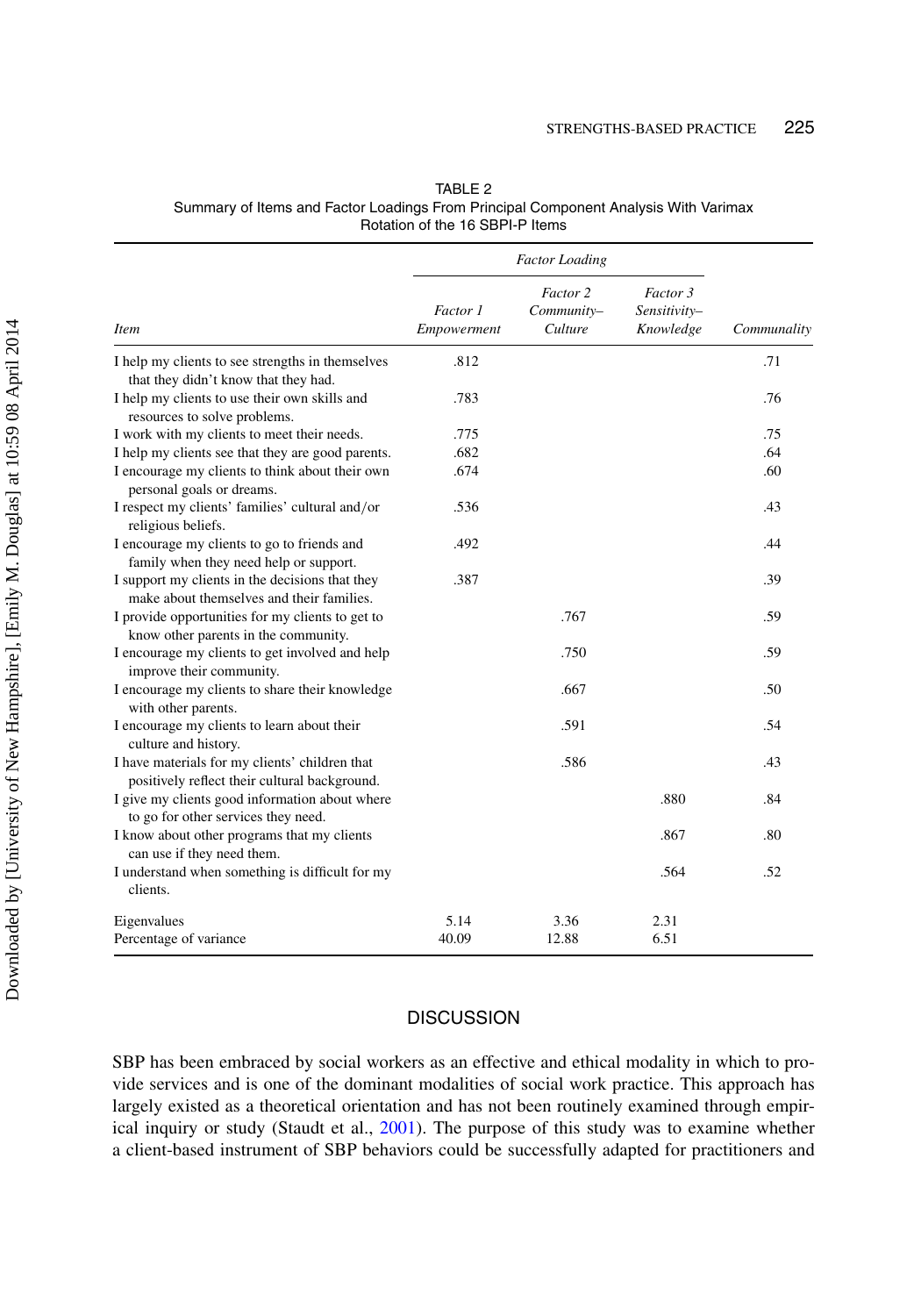| <i>Item</i>                                                                                     | <b>SBPI</b> Scale                  | <b>SBPI-P</b> Scale       |
|-------------------------------------------------------------------------------------------------|------------------------------------|---------------------------|
| I help my clients to see strengths in themselves that they<br>didn't know that they had.        | Empowerment                        | Empowerment               |
| I help my clients to use their own skills and resources to<br>solve problems.                   | Empowerment                        | Empowerment               |
| I work with my clients to meet their needs.                                                     | Empowerment                        | Empowerment               |
| I help my clients see that they are good parents.                                               | Empowerment                        | Empowerment               |
| I encourage my clients to think about their own personal<br>goals or dreams.                    | Empowerment                        | Empowerment               |
| I encourage my clients to learn about their culture and<br>history.                             | <b>Cultural Competence</b>         | Community-<br>Culture     |
| I respect my clients' families' cultural and/or religious<br>beliefs.                           | <b>Cultural Competence</b>         | Empowerment               |
| I have materials for my clients' children that positively<br>reflect their cultural background. | <b>Cultural Competence</b>         | Community-<br>Culture     |
| I know about other programs that my clients can use if<br>they need them.                       | Provider Sensitivity-<br>Knowledge | Sensitivity-<br>Knowledge |
| I give my clients good information about where to go for<br>other services they need.           | Provider Sensitivity-<br>Knowledge | Sensitivity-<br>Knowledge |
| I understand when something is difficult for my clients.                                        | Provider Sensitivity-<br>Knowledge | Sensitivity-<br>Knowledge |
| I support my clients in the decisions that they make about<br>themselves and their families.    | Provider Sensitivity-<br>Knowledge | Empowerment               |
| I encourage my clients to share their knowledge with<br>other parents.                          | Relationship-Support               | Community-<br>Culture     |
| I provide opportunities for my clients to get to know other<br>parents in the community.        | Relationship-Support               | Community-<br>Culture     |
| I encourage my clients to go to friends and family when<br>they need help or support.           | Relationship-Support               | Empowerment               |
| I encourage my clients to get involved and help improve<br>their community.                     | Relationship-Support               | Community-<br>Culture     |

<span id="page-8-0"></span>TABLE 3 Comparison of Items and Scales in the Original SBPI and SBPI-P

<span id="page-8-1"></span>

| TABI F 4                                                      |  |
|---------------------------------------------------------------|--|
| Pearson's Correlations of Independent and Dependent Variables |  |

| Independent Variable     | Client<br>Empowerment | Community–Cultural<br>Competence | Sensitivity-<br>Knowledge |
|--------------------------|-----------------------|----------------------------------|---------------------------|
| Gender                   | $-.079$               | $-.038$                          | $-.055$                   |
| Age                      | $-.079$               | $.097*$                          | $-.105**$                 |
| Member of minority group | .020                  | .068                             | .001                      |
| Master's degree          | .004                  | $-.065$                          | $-.025$                   |
| Degree in social work    | $.090^$               | .038                             | .055                      |

<sup>∗</sup>*p* ≤ .10. ∗∗*p* ≤ .05.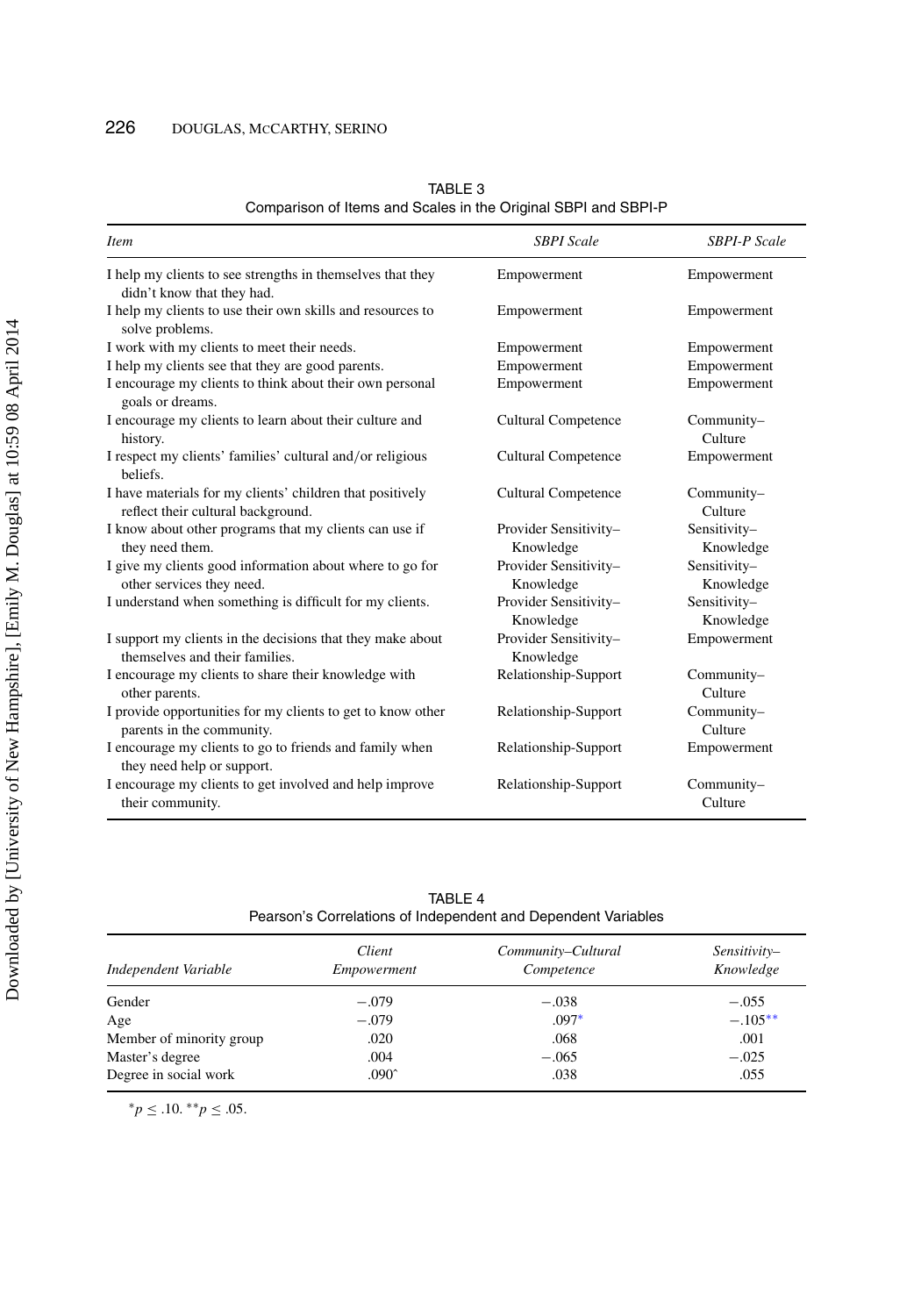| Independent Variable                                                   | B       | SE   | β       | t        | p    |
|------------------------------------------------------------------------|---------|------|---------|----------|------|
| Empowerment, $R^2 = .018$ ( $N = 352$ , $p < .001$ )                   |         |      |         |          |      |
| Gender <sup>a</sup>                                                    | $-.770$ | .540 | $-.076$ | $-1.424$ | .155 |
| Age                                                                    | $-.020$ | .016 | $-.069$ | $-1.249$ | .212 |
| Member of race/ethnic minority group <sup>b</sup>                      | $-.072$ | .372 | $-.011$ | $-.195$  | .846 |
| Master's degree <sup>b</sup>                                           | $-.112$ | .354 | $-.019$ | $-.317$  | .751 |
| Degree in social work <sup>b</sup>                                     | .493    | .357 | .080    | 1.383    | .168 |
| Community–Cultural Competence, $R^2 = .032$ ( $N = 358$ , $p = .041$ ) |         |      |         |          |      |
| Gender <sup>a</sup>                                                    | $-.305$ | .442 | $-.036$ | $-.690$  | .491 |
| Age                                                                    | .034    | .013 | .140    | 2.599    | .010 |
| Member of race/ethnic minority group <sup>b</sup>                      | .527    | .303 | .093    | 1.738    | .083 |
| Master's degree <sup>b</sup>                                           | $-.568$ | .291 | $-.112$ | $-1.953$ | .052 |
| Degree in social work <sup>b</sup>                                     | .446    | .293 | .087    | 1.523    | .129 |
| Sensitivity–Knowledge, $R^2 = .020$ ( $N = 363$ , $p = .204$ )         |         |      |         |          |      |
| Gender <sup>a</sup>                                                    | $-.215$ | .223 | $-.050$ | $-.963$  | .336 |
| Age                                                                    | $-.013$ | .007 | $-.109$ | $-2.029$ | .043 |
| Member of race/ethnic minority group <sup>b</sup>                      | $-.089$ | .152 | $-.031$ | $-.582$  | .561 |
| Master's degree <sup>b</sup>                                           | $-.102$ | .146 | $-.040$ | $-.698$  | .486 |
| Degree in social work <sup>b</sup>                                     | .145    | .147 | .056    | .986     | .325 |

<span id="page-9-0"></span>TABLE 5 Multivariate Regression Analysis Summary for Child Welfare Worker Variables Predicting Practice Behaviors on the SBPI

<sup>a</sup>This is a dummy variable, where  $1 = \text{Male}, 0 = \text{Female}.$ <br><sup>b</sup>This is a dummy variable, where  $1 = \text{Yes}, 0 = \text{No}.$ 

whether providers who have a degree in social work are more likely to use an SBP orientation than providers with a different disciplinary background. We conclude that the SBPI-P measures constructs slightly differently than the client-based version and likely needs replication. We also conclude that, with regard to the sample examined in this study, receipt of a social work degree was not related to SBP orientation.

### Constructs of SBPI-P

The measurement of SBP has lagged behind the widespread adoption throughout the social work profession. Critiques argue that SBP was not well operationalized (Staudt et al., [2001\)](#page-14-2), and even the principal founders of SBP acknowledge that there is no validated measure of SBP (C. A. Rapp, personal communication, May 10, 2010). We addressed this through our examination of the SBPI-P. Our analyses for the SBPI-P identified three constructs of SBP, all with good measures of reliability ranging from .76–.88. This tool, adapted for providers, resulted in factors addressing (1) Empowerment, (2) Community–Culture, and (3) Sensitivity–Knowledge, but not Relationship-Support, which is a scale in the client version. The items that are in the Relationship-Support scale for the client version were redistributed to the other scales. The fact that the sample comprised only CWWs may have influenced this outcome. Anecdotal evidence suggests that some CWWs exercise poor power-relations with their clients (Wexler, [2008\)](#page-14-10). Similar concerns have been noted in the professional literature about the need for workers to attend to unequal power relations with their clients (Bundy-Fazioli, Briar-Lawson, & Hardiman, [2009;](#page-13-7) Mandell,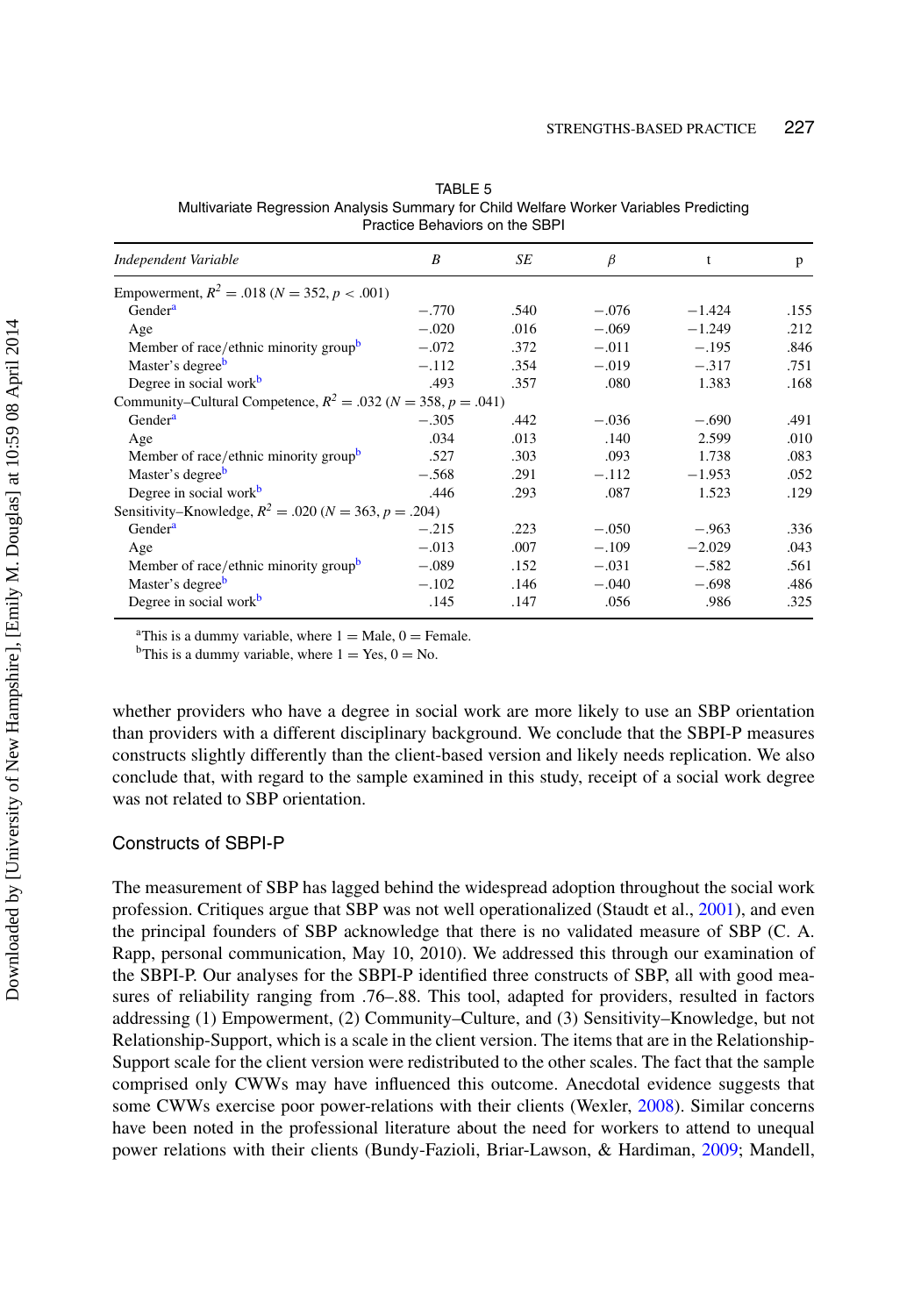[2008\)](#page-13-8) and the need to provide training around empathy within the child welfare workforce (Gelfand, Starak, & Nevidon, [1973;](#page-13-9) Mullins, [2011\)](#page-13-10). On a related note, child welfare workers have to balance their role as provider and as an agent that polices their clients (Booth, [2006;](#page-12-1) Deukmedjian, [2008;](#page-13-11) Hayes & Spratt, [2009\)](#page-13-12), which may explain why a factor that focuses on Relationship Support did not emerge from the analyses as it did in the client version. We recommend that SBPI-P be tested on a sample with a larger variety of provider roles. We also did not include any measures of validity, as Green and colleagues (Green et al., [2004\)](#page-13-5) did in their assessment of the client version. This is an important next step for researchers measuring SBP techniques.

#### Social Work Degree and SBP

Schools of social work vary considerably. At the same time, because the education that they offer students is accredited by a national professional association—the Council on Social Work Education—there is also great similarity between schools with regard to content, professional standards, and practice orientation, such as social justice and SBP. The literature suggests that it would be nearly impossible for a student to emerge from a school of social work today and not learn about SBP (Johansson et al., [2008;](#page-13-13) Kivnick, Jefferys, & Heier, [2003;](#page-13-14) Rice & Girvin, [2010\)](#page-14-8). Thus one could argue that social service providers with a social work degree are in a better position to use SBP techniques in working with clients than are providers without a social work degree. Our analyses, however, did not provide support for this argument. There was no statistically significant relationship between having a social work degree and SBP for any of the scales in the SBPI-P. It is possible that a degree in social work does not uniquely prepare one for SBP. The SBP model has been widely stressed and implemented throughout most of the social service sector (Allison et al., [2003;](#page-12-2) Lietz, [2011;](#page-13-15) Lietz & Rounds, [2009;](#page-13-16) Rapp, Saleebey, & Sullivan, [2005;](#page-13-17) Sheely & Bratton, [2010;](#page-14-11) Whitley, White, Kelley, & Yorke, [1999\)](#page-14-12), which means that providers will be exposed and trained in SBP, even without a degree in social work.

Further, the lack of association between a degree in social work and SBP may be related to the fact that SBP was tested on a sample of CWWs, where SBP orientations are sometimes questioned, both within the profession and by others (Gelfand et al., [1973;](#page-13-9) Mullins, [2011;](#page-13-10) Wexler, [2008\)](#page-14-10). That said, SBP has been integrated into the child welfare profession since at least the early 1990s (Abbey, [1993;](#page-12-3) Brownlee, Rawana, MacArthur, & Probizanski, [2010;](#page-12-4) Lietz, [2011;](#page-13-15) Rawana & Brownlee, [2009\)](#page-14-13).

Another consideration is whether the SBPI-P actually measured SBP. Others have noted the difficulty of measuring clinical practice modalities and practice techniques as they vary between social workers and clients (O'Hare & Collins, [1997;](#page-13-18) Sheafor, [2011;](#page-14-14) Zimmer & Bound, [1987\)](#page-14-15). The practice techniques in the SBPI were based on the literature concerning SBP and were validated as well (Green et al., [2004\)](#page-13-5). That said, given that SBP is part of social work education throughout the nation (Johansson et al., [2008;](#page-13-13) Kivnick et al., [2003;](#page-13-14) Rice & Girvin, [2010\)](#page-14-8) and the SBPI-P did not find an association between having a social work degree and this instrument, it is worth considering that the SBPI-P does not adequately measure SBP. If that is the case, researchers may want to review SBP curricula and assess the degree to which it overlaps with items in the SBPI-P.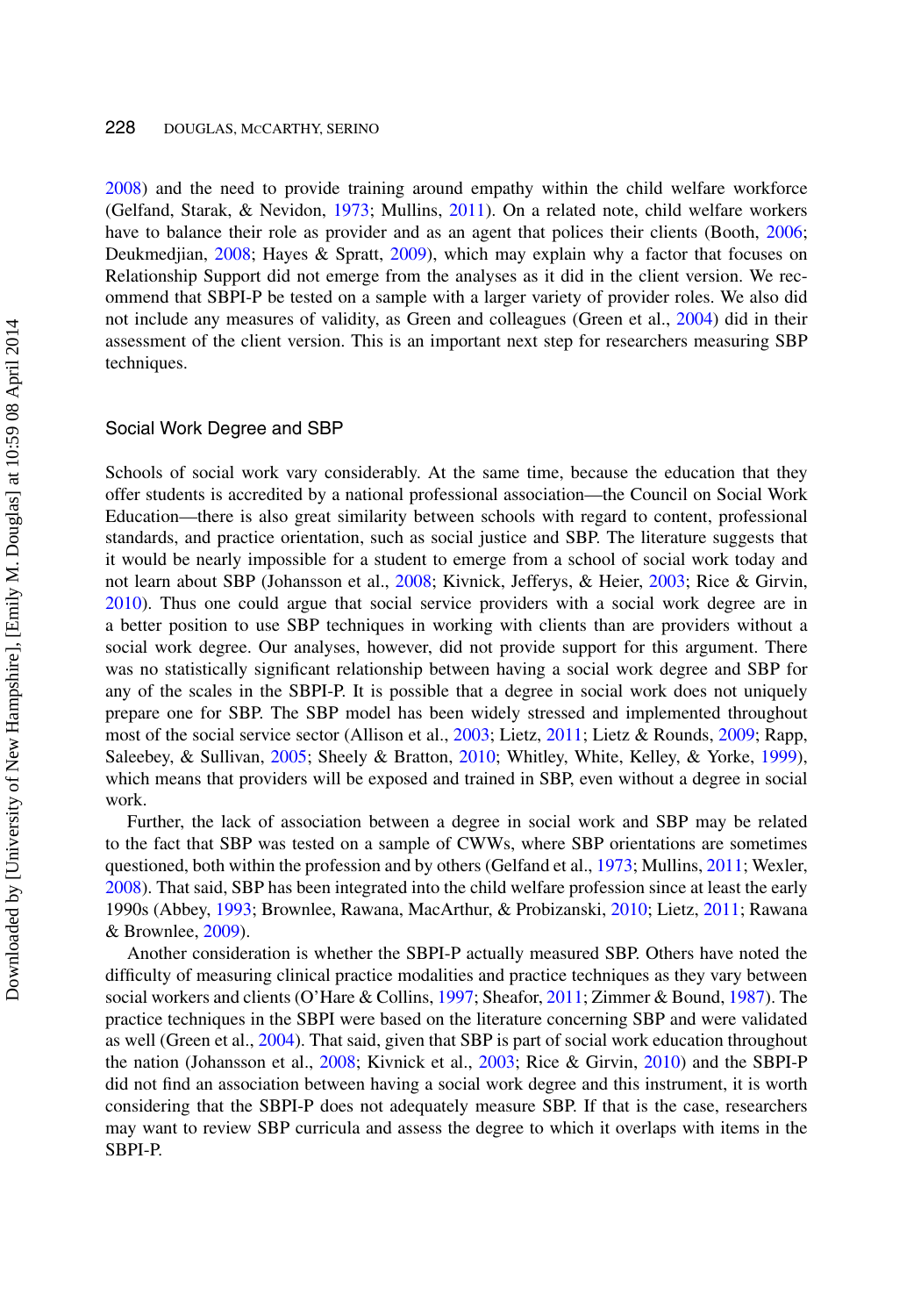#### Small Amount of Variance Explained

The models that we tested to predict SBP explained a very small amount of the variance, for which we provide a number of potential different explanations. First, it is possible that models predicting practice behaviors need to include information beyond demographic information and educational specialization. For example, other studies that have examined practice orientations and behaviors have considered social workers' beliefs (Bernard & Gupta, [2008\)](#page-12-5), training, as well as the workers' life experiences (Palmer-House, [2008\)](#page-13-19), worker level of stress and confidence in skills (Regehr, Bogo, Shlonsky, & LeBlanc, [2010;](#page-14-16) Van Hook & Rothenberg, [2009\)](#page-14-17), and co-worker support (Curry, McCarragher, & Dellmann-Jenkins, [2005\)](#page-13-20). Researchers could also examine the number of years in the field, type and level of supervision received, and size of caseload, in addition many other factors.

Second, it is possible that child welfare workers do not use an SBP orientation. Some research has found that child welfare professionals do not always use SBP, even though they may be trained to do so (Lietz, [2011;](#page-13-15) Werrbach, [1996\)](#page-14-18). The literature has also noted barriers to adopting this practice technique within a child welfare setting. Some have argued that because of the policing function that CWWs play, it is impossible to use an SBP approach in this particular field (Cowger, [1998\)](#page-13-21). Still others have noted CWWs' collaboration with other professions that are not strengthbased, such as law enforcement, the courts, and timelines mandated by federal law, makes it difficult to use an SBP approach (Anderson & Sundet, [2006\)](#page-12-6). Thus, although workers may learn SBP techniques while they are in school, they may find it difficult to implement this practice orientation when they are in the field of child welfare.

Third, it is possible that CWWs use SBP techniques in their work with families, but the items in the SBPI-P are not especially relevant to their work. We have already noted this concern, but it is relevant to the discussion here as well. For example, the statement "I provide opportunities for my clients to get to know other parents in the community" may not be a valid measure of CWWs' practice skills. Parents may not want others to know about their involvement with child protective services. Similarly, the statement "I encourage my clients to share their knowledge with other parents" may also be irrelevant to CWWs because most parents are involved with services as a result of concerns regarding their capacity to adequately parent their children.

Last, it is possible that social work educators are not teaching SBP. There is no evidence to support this (Johansson et al., [2008;](#page-13-13) Kivnick et al., [2003;](#page-13-14) Rice & Girvin, [2010\)](#page-14-8), but it is worth exploring. These are five plausible reasons why the models we tested predicted so little variance. We recommend testing the SBPI-P with a sample of providers from diverse fields of social work/human services.

## **LIMITATIONS**

This study is not without limitations. First, data for this study was collected as part of a larger study, *Child Maltreatment Fatalities: Perceptions and Experiences of Child Welfare Professionals*. CWWs were recruited to participate in an online survey that focused on CWWs' perceptions of and experiences with child maltreatment fatalities. The primary intent of the study was not to test the constructs measured by or the reliability of the SBPI-P. Second, the study is based on a convenience sample of CWWs and is not representative of all workers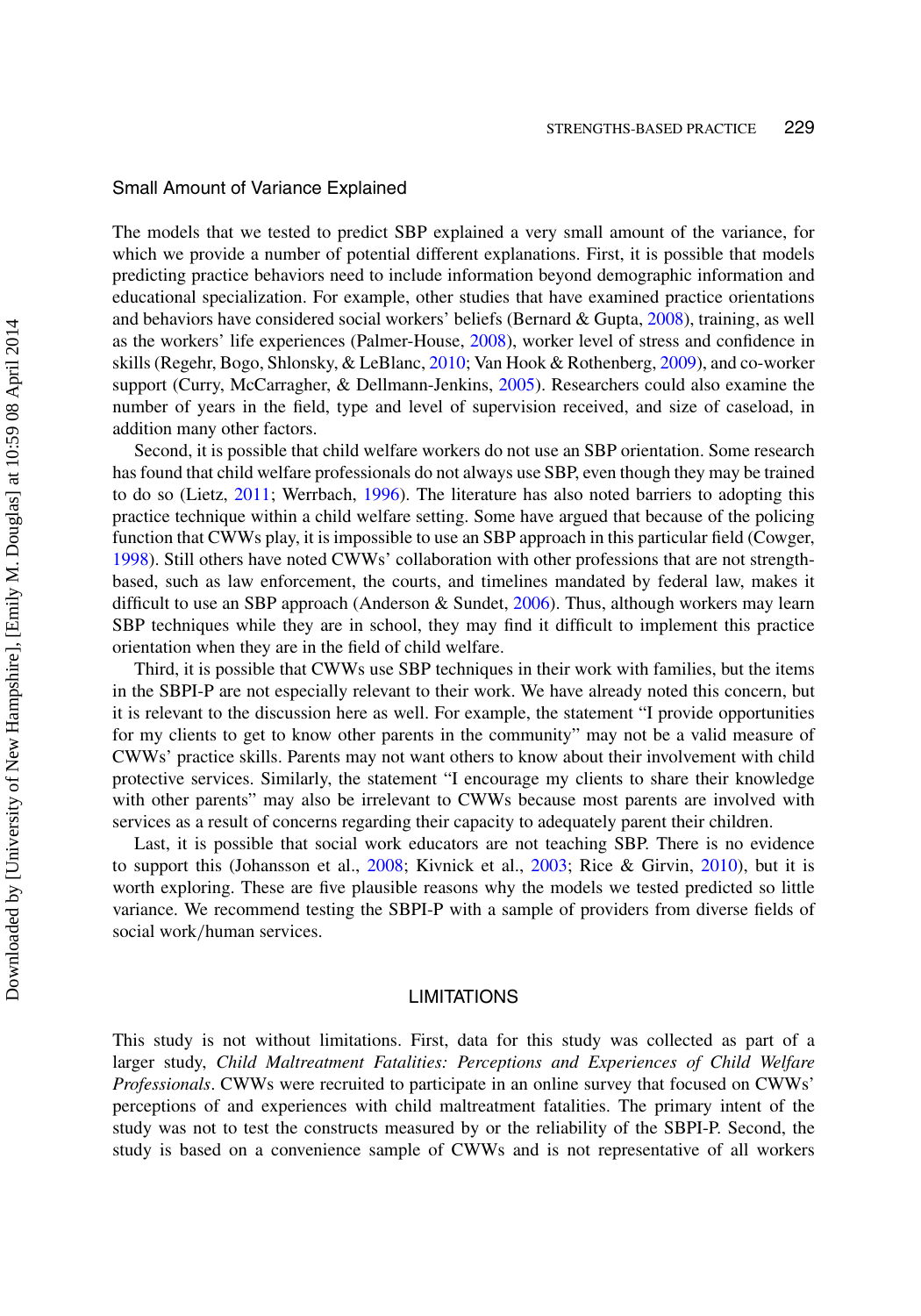#### 230 DOUGLAS, MCCARTHY, SERINO

nationwide or workers in their respective states. Our sample has a lower proportion of males, is less racial/ethnically diverse, and is better educated compared to a national sample of workers (Barth, Lloyd, Christ, Chapman, & Dickinson, [2008\)](#page-12-7). Other limitations have already been noted: potential problems of testing the SBPI-P with a sample of CWWs and whether the items on the SBPI-P are especially relevant for this profession.

## **CONCLUSIONS**

This article presents the results for the first comprehensive measure of SBP techniques that is designed to be administered to social service providers working with children and their families. Three factors of SBP emerged—(1) Empowerment, (2) Community–Culture, and (3) Sensitivity– Knowledge—all with high levels of reliability. Receipt of a social work degree, however, was not related to SBP. Further, the models that we tested predicted a very small percent of the variance in the SBPI-P measures. Based on these results, we recommend the following.

- 1. Researchers replicate this study with a group of social service providers from a diverse array of professional fields.
- 2. Researchers include additional measures in order to test the validity of the SBPI-P.
- 3. Social work educators examine the extent on which they are teaching SBP and the extent to which their alumni use SBP techniques after graduation.

#### FUNDING

Funding for this project was in part provided by the Presidential Fellows Program at Bridgewater State University.

## **REFERENCES**

- <span id="page-12-3"></span>Abbey, J. M. (1993). *Decade of analysis: Common recommendations & themes of six reports to reform Michigan's child welfare system*. Detroit, MI: Skillman Foundation.
- <span id="page-12-2"></span>Allison, S., Stacey, K., Dadds, V., Roeger, L., Wood, A., & Martin, G. (2003). What the family brings: Gathering evidence for strengths-based work. *Journal of Family Therapy*, *25*(3), 263–284. doi:10.1111/1467-6427.00248
- <span id="page-12-6"></span>Anderson, K., & Sundet, P. (2006). Making a mission statement a reality in child welfare: Resiliency and solution-focused therapy as core strategy. *Professional Development*, *9*(2/3), 54–64.
- <span id="page-12-7"></span>Barth, R. P., Lloyd, E. C., Christ, S. L., Chapman, M. V., & Dickinson, N. S. (2008). Child welfare worker characteristics and job satisfaction: A national study. *Social Work*, *53*, 199–209.
- <span id="page-12-5"></span>Bernard, C., & Gupta, A. (2008). Black African children and the child protection system. *British Journal of Social Work*, *38*(3), 476–492.
- <span id="page-12-1"></span>Booth, T. W. (2006). The uncelebrated parent: Stories of mothers with learning difficulties caught in the child protection net. *British Journal of Learning Disabilities*, *34*(2), 94–102. doi:10.1111/j.1468-3156.2005.00368.x
- <span id="page-12-4"></span>Brownlee, K., Rawana, E., MacArthur, J., & Probizanski, M. (2010). The culture of strengths makes them valued and competent: Aboriginal children, child welfare, and a school strengths intervention. *First Peoples Child & Family Review*, *5*(1), 106–113.
- <span id="page-12-0"></span>Brun, C., & Rapp, R. C. (2001). Strengths-based case management: Individuals' perspectives on strengths and the case manager relationship. *Social Work*, *46*, 278–288.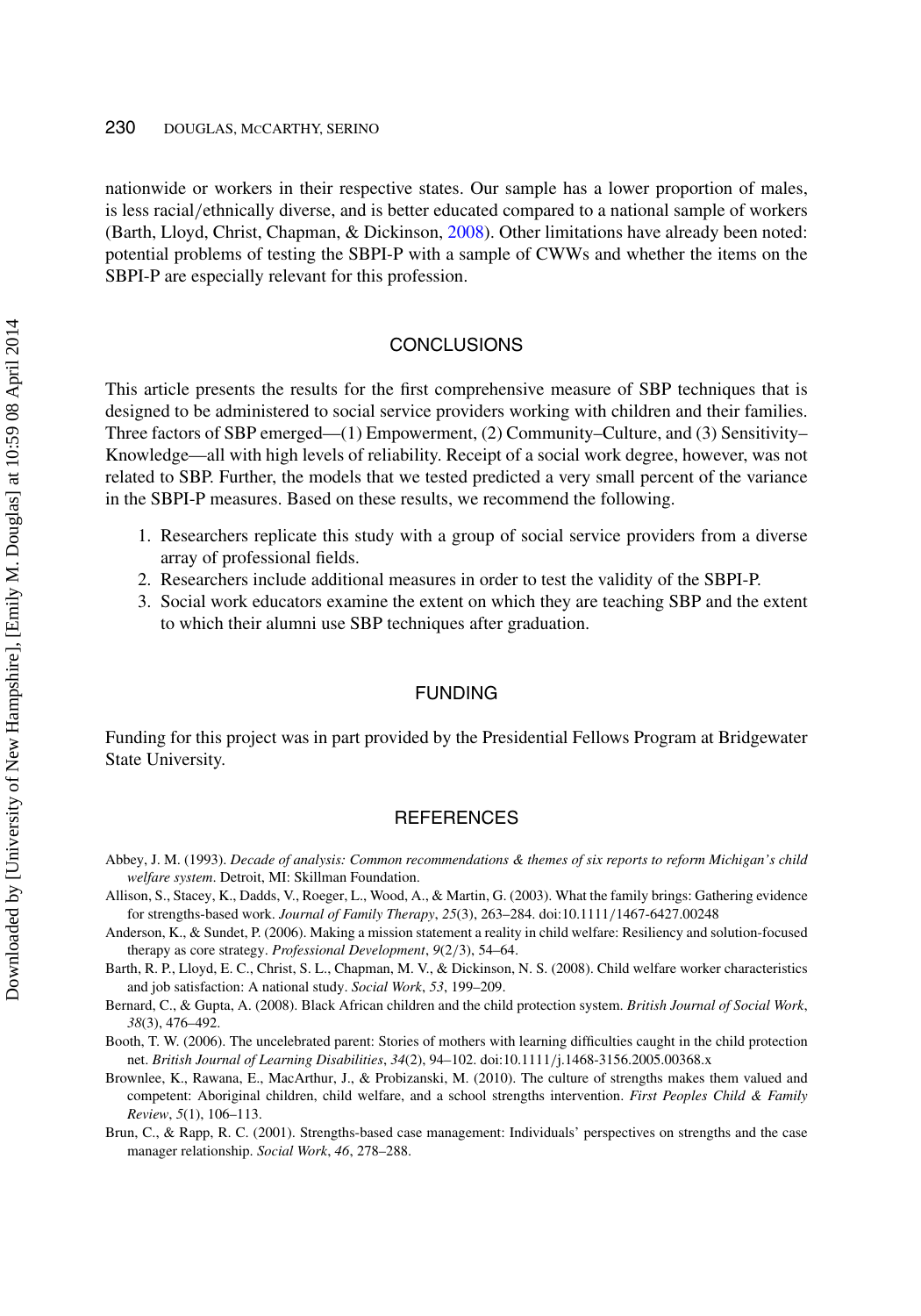<span id="page-13-7"></span>Bundy-Fazioli, K., Briar-Lawson, K., & Hardiman, E. R. (2009). A qualitative examination of power between child welfare workers and parents. *British Journal of Social Work*, *39*(8), 1447–1464. doi:10.1093/bjsw/bcn038

- <span id="page-13-1"></span>Cohen, B. Z. (1999). Intervention and supervision in strengths-based social work practice. *Families in Society: The Journal of Contemporary Social Services*, *80*(5), 460–466.
- <span id="page-13-21"></span>Cowger, C. D. (1998). Clientilism and clientification: Impediments to strengths based social work practice. *Journal of Sociology and Social Welfare*, *25*(1), 25–37.
- <span id="page-13-20"></span>Curry, D., McCarragher, T., & Dellmann-Jenkins, M. (2005). Training, transfer, and turnover: Exploring the relationship among transfer of learning factors and staff retention in child welfare. *Children and Youth Services Review*, *27*(8), 931–948.
- <span id="page-13-11"></span>Deukmedjian, J. E. G. (2008). From community to public safety governance in policing and child protection. *Canadian Review of Sociology*, *45*(3), 367–388. doi:10.1111/j.1755-618X.2008.00020.x
- <span id="page-13-6"></span>Douglas, E. M. (2012a). Child welfare workers' training, knowledge, and practice concerns regarding child maltreatment fatalities: An exploratory, multi-state analysis. *Journal of Public Child Welfare*, *6*(5), 659–677. doi:10.1080/ 15548732.2012.723975
- Douglas, E. M. (2012b). Child welfare workers who experience the death of a child client. *Administration in Social Work, 37*(1), 59–72. doi:10.1080/03643107.2012.654903
- Douglas, E. M. (2013). Case, service and family characteristics of households that experience a child maltreatment fatality in the United States. *Child Abuse Review, 22*(5), 311–326. doi:10.1002/car.2236
- <span id="page-13-9"></span>Gelfand, B., Starak, I., & Nevidon, P. (1973). Training for empathy in child welfare. *Child Welfare*, *52*(9), 595–600.
- <span id="page-13-5"></span>Green, B. L., McAllister, C. L., & Tarte, J. M. (2004). The Strengths-Based Practices Inventory: A tool for measuring strengths-based service delivery in early childhood and family support programs. *Families in Society*, *85*, 326–334.
- <span id="page-13-12"></span>Hayes, D., & Spratt, T. (2009). Child welfare interventions: Patterns of social work practice. *The British Journal of Social Work*, *39*(8), 1575–1597.
- <span id="page-13-13"></span>Johansson, I.-M., Sewpaul, V., Horverak, S., Schjelderup, L., Omre, C., & Børnholdt, L. (2008). Empowerment and globalisation in a Nordic social work education context. *International Journal of Social Welfare*, *17*(3), 260–268. doi:10.1111/j.1468-2397.2008.00572.x
- <span id="page-13-14"></span>Kivnick, H. Q., Jefferys, M. D., & Heier, P. J. (2003). Vital involvement: A key to grounding child welfare practice in HBSE theory. *Journal of Human Behavior in the Social Environment*, *7*(1/2), 181–205.
- <span id="page-13-15"></span>Lietz, C. A. (2011). Theoretical adherence to family centered practice: Are strengths-based principles illustrated in families' descriptions of child welfare services? *Children and Youth Services Review*, *33*(6), 888–893. doi:10.1016/j.childyouth.2010.12.012
- <span id="page-13-16"></span>Lietz, C. A., & Rounds, T. (2009). Strengths-based supervision: A child welfare supervision training project. *Clinical Supervisor*, *28*(2), 124–140. doi:10.1080/07325220903334065
- <span id="page-13-2"></span>Macias, C., Farley, O. W., Jackson, R., & Kinney, R. (1997). Case management in the context of capitation financing: An evaluation of the strengths model. *Administration and Policy in Mental Health*, *24*(6), 535–543. doi:10.1007/bf02042831
- <span id="page-13-3"></span>Macias, C., Kinney, R., Farley, O. W., & Jackson, R. (1994). The role of case management within a community support system: Partnership with psychosocial rehabilitation. *Community Mental Health Journal*, *30*(4), 323–339. doi:10.1007/bf02207486
- <span id="page-13-8"></span>Mandell, D. (2008). Power, care, and vulnerability: Considering use of self in child welfare work. *Journal of Social Work Practice*, *22*(2), 235–248. doi:10.1080/02650530802099916
- <span id="page-13-4"></span>Modrcin, M., Rapp, C. A., & Poertner, J. (1988). The evaluation of case management services with the chronically mentally ill. *Evaluation and Program Planning*, *11*(4), 307–314.
- <span id="page-13-10"></span>Mullins, J. L. (2011). A framework for cultivating and increasing child welfare workers' empathy toward parents. *Journal of Social Service Research*, *37*(3), 242–253. doi:10.1080/01488376.2011.564030
- <span id="page-13-18"></span>O'Hare, T., & Collins, P. (1997). Development and validation of a scale for measuring social work practice skills. *Research on Social Work Practice*, *7*(2), 228–238.
- <span id="page-13-19"></span>Palmer-House, K. E. (2008). The perceived impact of strengths-based family worker training: Workers' learning that helped empower families. *Families in Society*, *89*, 428–437.
- <span id="page-13-0"></span>Rapp, C. A., & Chamberlain, R. (1985). Case management services for the chronically mentally ill. *Social Work*, *30*, 417–422.
- <span id="page-13-17"></span>Rapp, C. A., Saleebey, D., & Sullivan, W. P. (2005). The future of strengths-based social work. *Advances in Social Work*, *6*(1), 79–90.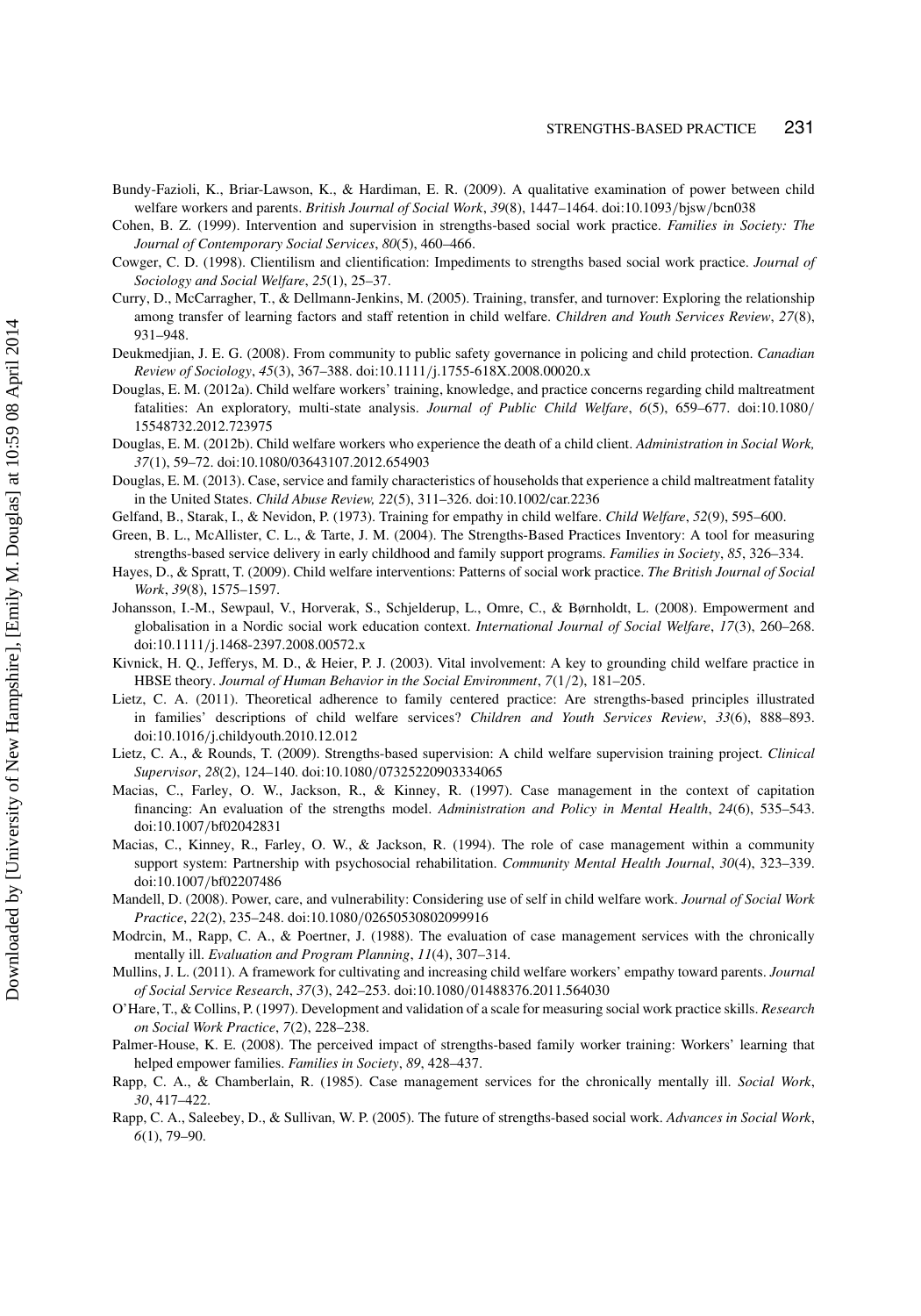- <span id="page-14-6"></span>Rapp, C. A., & Wintersteen, R. (1989). The strengths model of case management: Results from twelve demonstrations. *Psychosocial Rehabilitation Journal*, *13*(1), 23–32.
- <span id="page-14-13"></span>Rawana, E., & Brownlee, K. (2009). Making the possible probable: A strength-based assessment and intervention framework for clinical work with parents, children, and adolescents. *Families in Society: The Journal of Contemporary Social Services*, *90*(3), 255–260.
- <span id="page-14-16"></span>Regehr, C., Bogo, M., Shlonsky, A., & LeBlanc, V. (2010). Confidence and professional judgment in assessing children's risk of abuse. *Research on Social Work Practice*, *20*, 621–628.
- <span id="page-14-8"></span>Rice, K., & Girvin, H. (2010). Using a strengths-based perspective to change perceptions: An exploratory study. *Journal of Baccalaureate Social Work*, *15*(2), 1–16.
- <span id="page-14-3"></span>Saleebey, D. (1992). *The strengths perspective in social work practice*. New York, NY: Longman.
- <span id="page-14-1"></span>Saleebey, D. (1996). The strengths perspective in social work practice: Extensions and cautions. *Social Work*, *41*, 296–305.
- <span id="page-14-14"></span>Sheafor, B. W. (2011). Measuring effectiveness in direct social work practice. *Social Work Review*, *1*, 25–33.
- <span id="page-14-11"></span>Sheely, A. I., & Bratton, S. C. (2010). A strengths-based parenting intervention with low-income African American families. *Professional School Counseling*, *13*(3), 175–183.
- <span id="page-14-7"></span>Siegal, H. A., Rapp, R. C., Kelliher, C. W., & Fisher, J. H. (1995). The strengths perspective of case management: A promising inpatient substance abuse treatment enhancement. *Journal of Psychoactive Drugs*, *27*(1), 67–72.
- <span id="page-14-2"></span>Staudt, M., Howard, M. O., & Drake, B. (2001). The operationalization, implementation, and effectiveness of the strengths perspective: A review of empirical studies. *Journal of Social Service Research*, *27*(3), 1–21.
- <span id="page-14-9"></span>Tate, T. (2010). Strength-based assessment: A triad of troubles. *Reclaiming Children & Youth*, *19*(3), 45–52.
- <span id="page-14-5"></span>Trattner, W. I. (1999). *A history of social welfare in America: From poor law to welfare state* (6th ed.). New York, NY: Free Press.
- <span id="page-14-17"></span>Van Hook, M. P., & Rothenberg, M. (2009). Quality of life and compassion satisfaction/fatigue and burnout in child welfare workers: A study of the child welfare workers in community based care organizations in Central Florida. *Social Work & Christianity*, *36*(1), 36–54.
- <span id="page-14-0"></span>Weick, A. (2009). Issues in overturning a medical model of social work practice. *Reflections*, *15*(3), 7–11.
- <span id="page-14-4"></span>Weick, A., Rapp, C., Sullivan, W. P., & Kisthardt, W. (1989). A strengths perspective for social work practice. *Social Work*, *34*, 350–354.
- <span id="page-14-18"></span>Werrbach, G. B. (1996). Family-strengths-based intensive child case management. *Families in Society: The Journal of Contemporary Social Services*, *77*, 216–226.
- <span id="page-14-10"></span>Wexler, R. (2008). *Return of the cruelty: Why Kansas child welfare is broken—and 15 ways to fix it*. Alexandria, VA: National Coalition for Child Protection Reform.
- <span id="page-14-12"></span>Whitley, D. M., White, K. R., Kelley, S. J., & Yorke, B. (1999). Strengths-based case management: Application to grandparents raising grandchildren. *Families in Society*, *80*, 110–119.
- <span id="page-14-15"></span>Zimmer, D., & Bound, V. (1987). Where have all the hours gone? Understanding workload measurement for social work. *The Social Worker*, *55*(1), 14–18.